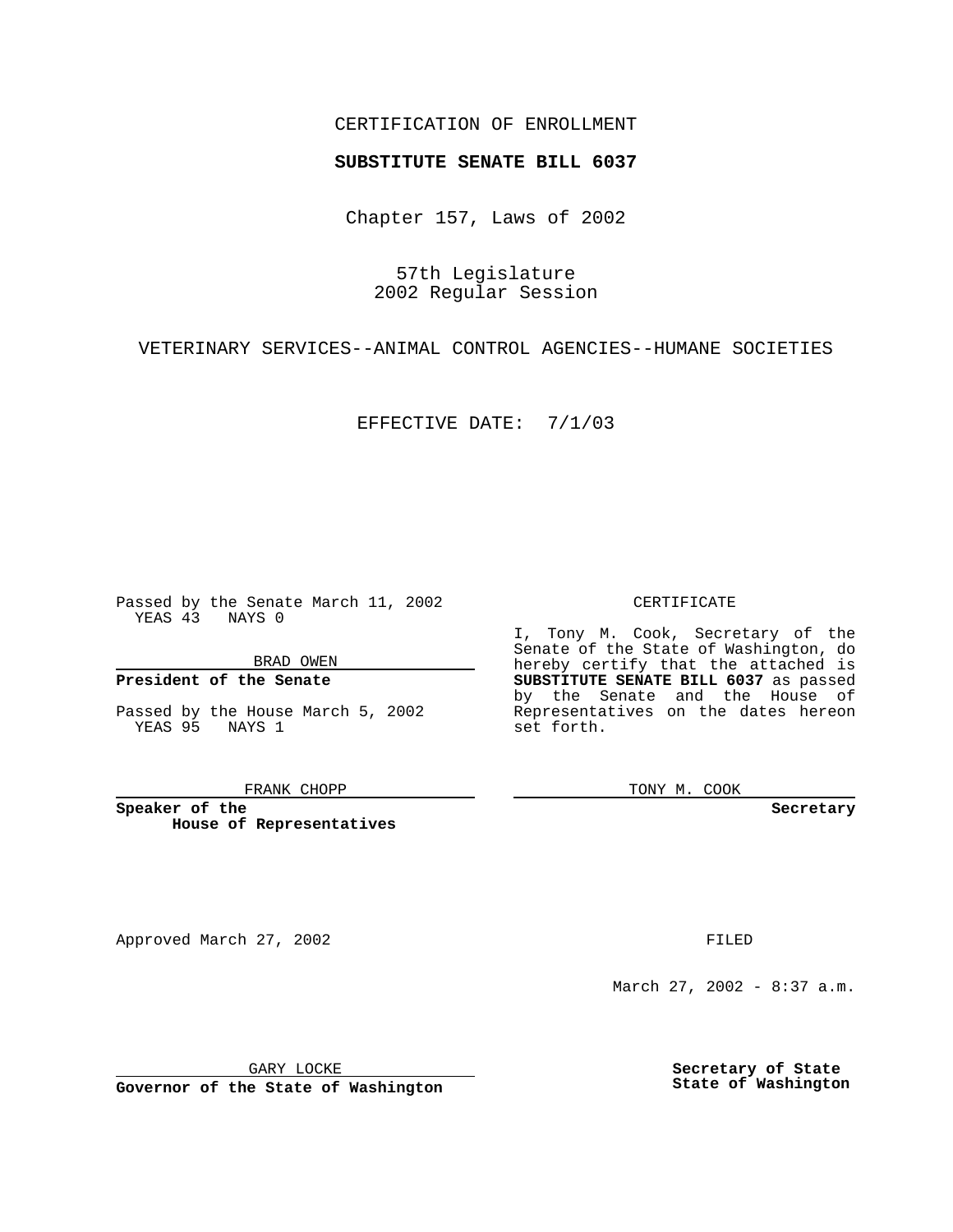## **SUBSTITUTE SENATE BILL 6037** \_\_\_\_\_\_\_\_\_\_\_\_\_\_\_\_\_\_\_\_\_\_\_\_\_\_\_\_\_\_\_\_\_\_\_\_\_\_\_\_\_\_\_\_\_\_\_

\_\_\_\_\_\_\_\_\_\_\_\_\_\_\_\_\_\_\_\_\_\_\_\_\_\_\_\_\_\_\_\_\_\_\_\_\_\_\_\_\_\_\_\_\_\_\_

AS AMENDED BY THE HOUSE

Passed Legislature - 2002 Regular Session

### **State of Washington 57th Legislature 2001 Regular Session**

**By** Senate Committee on Agriculture & International Trade (originally sponsored by Senators Prentice, Kohl-Welles and Parlette)

READ FIRST TIME 03/05/01.

 AN ACT Relating to authorizing animal care and control agencies and nonprofit humane societies to provide limited veterinarian services; adding new sections to chapter 18.92 RCW; and providing an effective date.

BE IT ENACTED BY THE LEGISLATURE OF THE STATE OF WASHINGTON:

 NEW SECTION. **Sec. 1.** A new section is added to chapter 18.92 RCW to read as follows:

 The legislature recognizes that low-income households may not receive needed veterinary services for household pets. It is the intent of the legislature to allow qualified animal control agencies and humane societies to provide limited veterinary services to low-income members of our communities. It is not the intent of the legislature to allow these agencies to provide veterinary services to the public at large.

 NEW SECTION. **Sec. 2.** A new section is added to chapter 18.92 RCW to read as follows:

 (1)(a) Subject to the limitations in this section, animal care and control agencies as defined in RCW 16.52.011 and nonprofit humane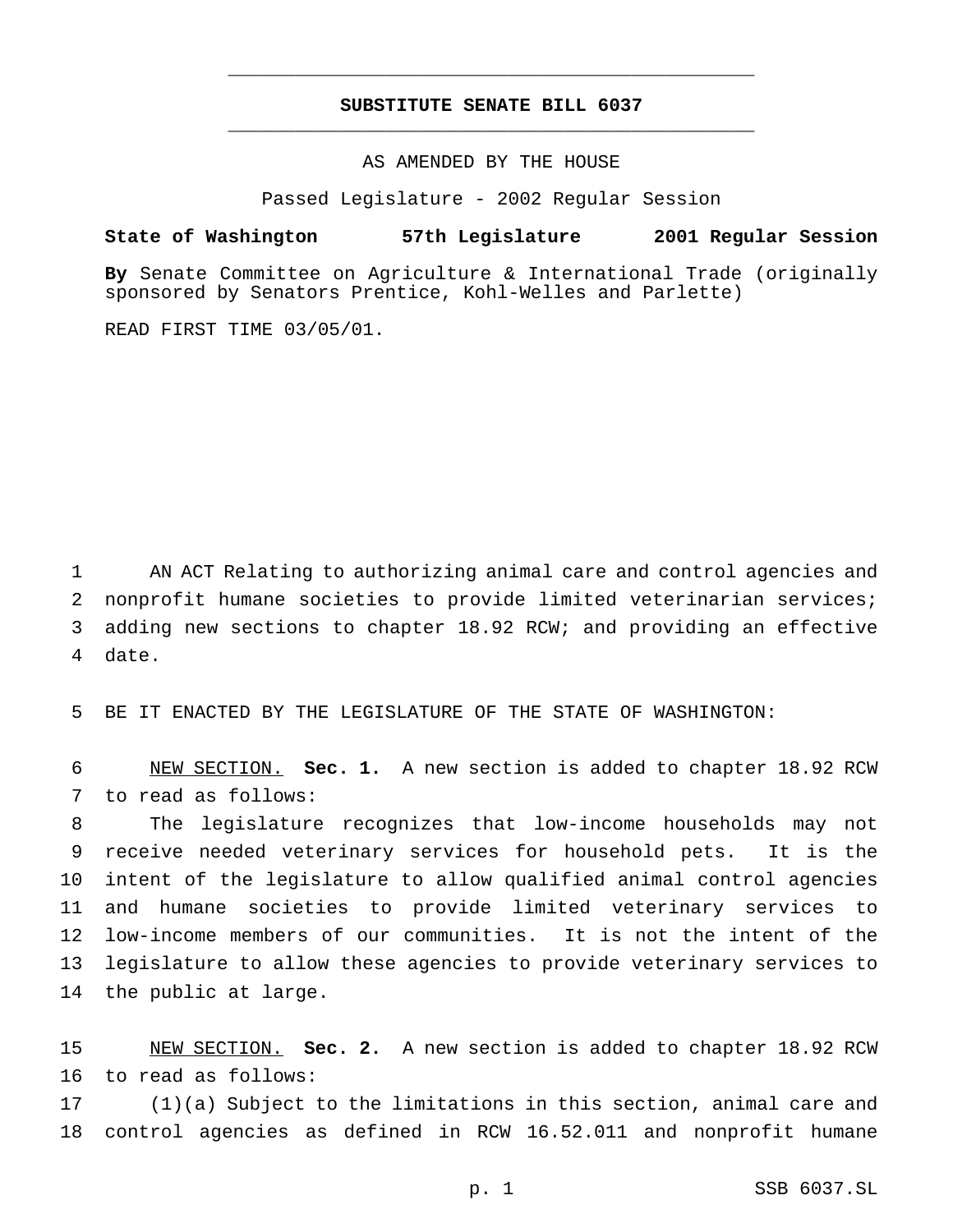societies, that have qualified under section 501(c)(3) of the internal revenue code may provide limited veterinary services to animals owned by qualified low-income households. The veterinary services provided shall be limited to electronic identification, surgical sterilization, and vaccinations. A veterinarian or veterinary technician acting within his or her scope of practice must perform the limited veterinary services. For purposes of this section, "low-income household" means the same as in RCW 43.185A.010.

 (b) Animal control agencies and nonprofit humane societies, receiving animals on an emergency basis, may provide emergency care, subject to a local ordinance that defines an emergency situation and establishes temporary time limits.

 (c) Any local ordinance addressing the needs under this section that was approved by the voters and is in effect on the effective date of this act remains in effect.

 (2) Veterinarians and veterinary technicians employed at these facilities must be licensed under this chapter. No officer, director, supervisor, or any other individual associated with an animal care or control agency or nonprofit humane society owning and operating a veterinary medical facility may impose any terms or conditions of employment or direct or attempt to direct an employed veterinarian in any way that interferes with the free exercise of the veterinarian's professional judgment or infringes upon the utilization of his or her professional skills.

 (3) Veterinarians, veterinary technicians, and animal control agencies and humane societies acting under this section shall, for purposes of providing the limited veterinary services, meet the requirements established under this chapter and are subject to the rules adopted by the veterinary board of governors in the same fashion as any licensed veterinarian or veterinary medical facility in the state.

 (4) The Washington state veterinary board of governors shall adopt rules to:

 (a) Establish registration and registration renewal requirements; (b) Govern the purchase and use of drugs for the limited veterinary services authorized under this section; and

 (c) Ensure that agencies and societies are in compliance with this section.